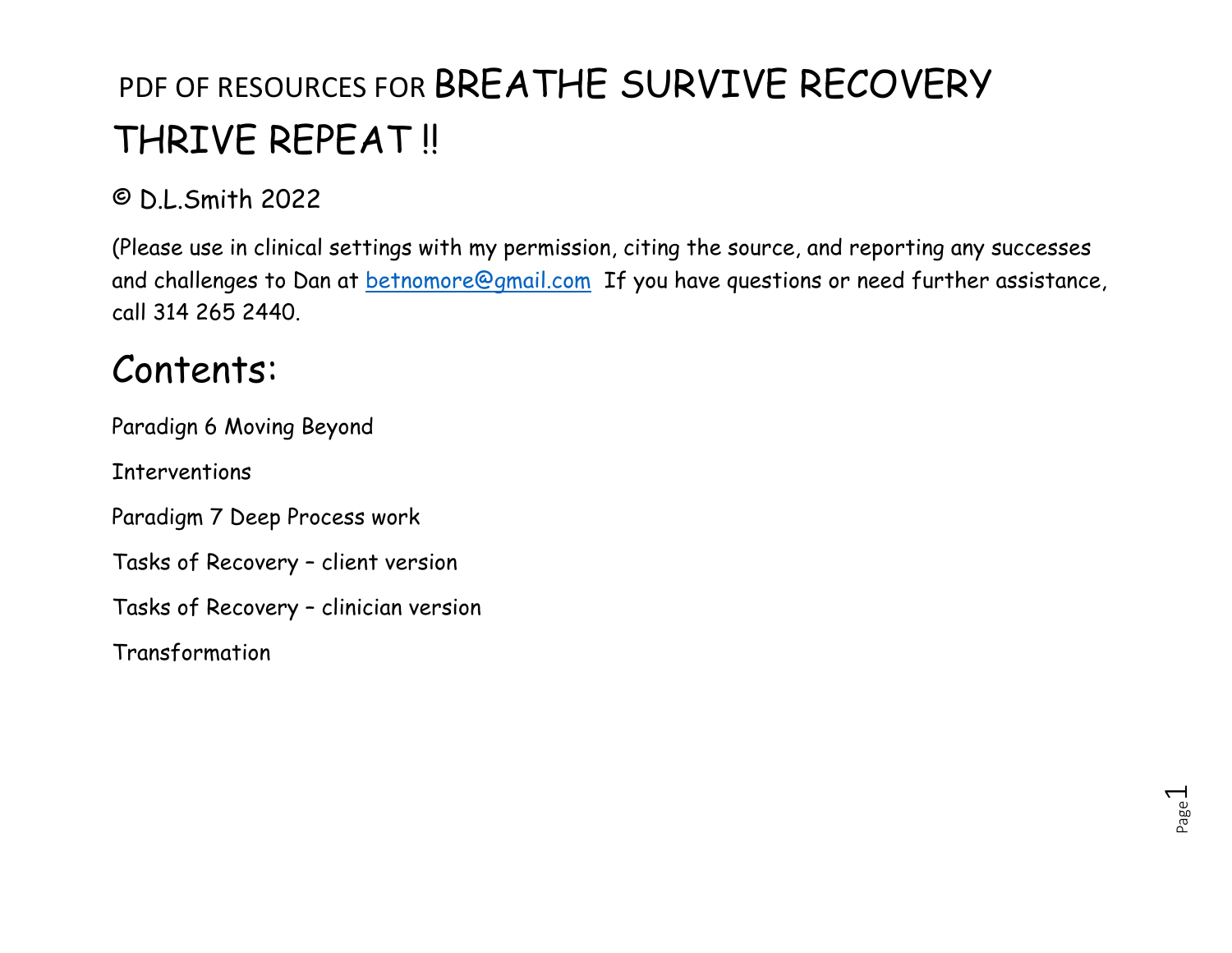Paradigm 6: **Process View of Addiction is beyond the control** *paradigm*

From Ann Wilson Schaef's DEEP PROCESS WORK, used with permission (1999)

- Beyond "cognitive" work of restructuring habit energies
- Beyond "feeling" work (it is fully mindfully engaging "DOING" work of...)
- 1. a "letting go" of painful patterns we call "reality" ("SURVIVE")

*(sta%c and fixed symptoms usually based in immaturity )*

2 A "deep ongoing spiritual commitment to oneself & life" ("THRIVE")

*(Dynamic and changing paths to happiness based in maturity)*

3. a move (like all **spirituality**) toward *wholeness* (""BREATHE"")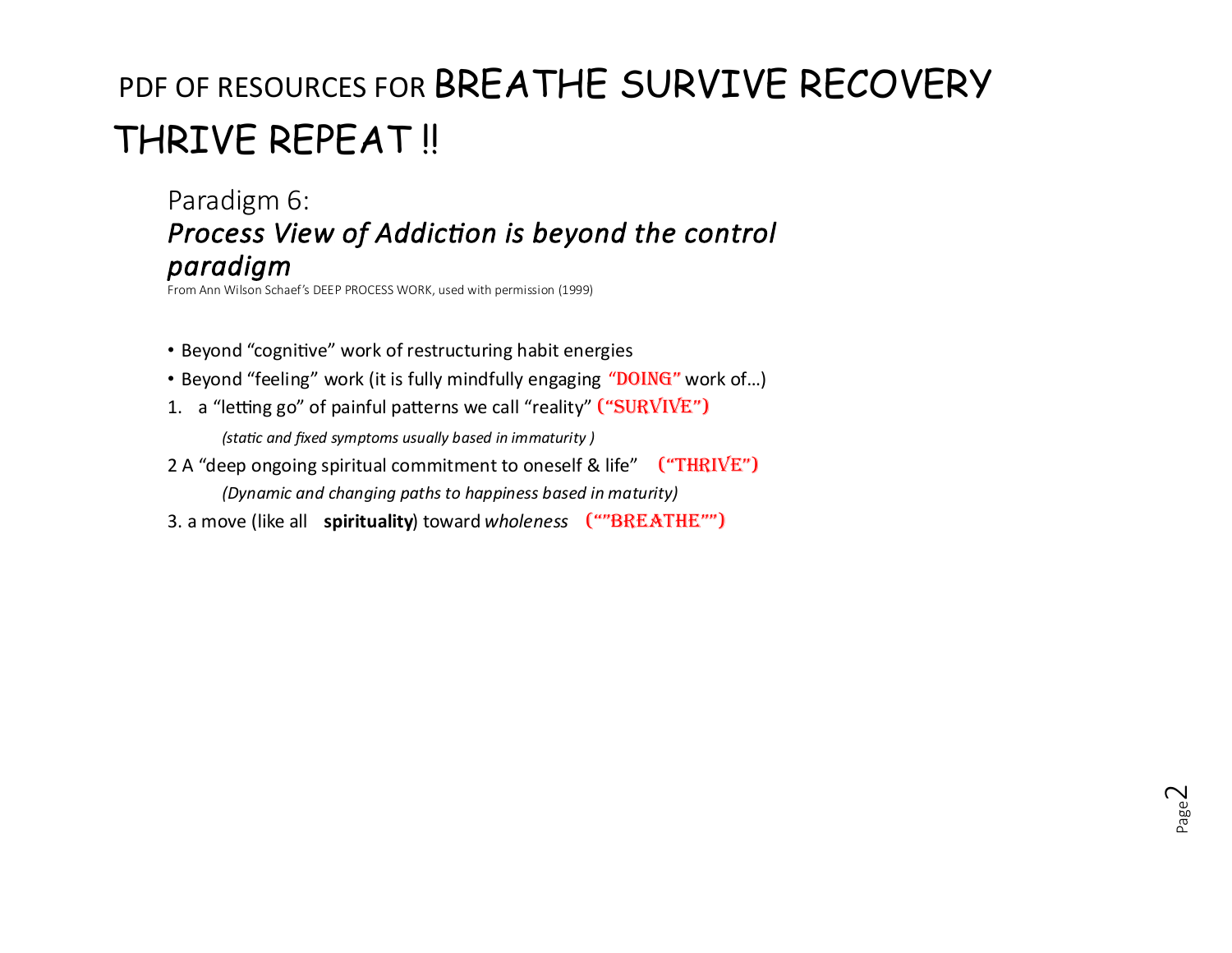#### INTERVENTIONS

#### Journaling

-- Stephanie Covington writes in "A Woman's Journal" that healing "involves discovering our true selves, connecting in healthy relationships with others, understanding our sexuality, and gaining some spiritual connection." (1999)

#### Poetry writing

--several groups on this, with controls – Using Allen Ginsberg's HOWL as a manifesto, and his seventeen syllable American Sentence as a form, I ask clients to describe their recovery efforts in seventeen syllables – classic form of haiku 5-7-5, but also the OM chant and many sacred mantras, all having seventeen syllables. The resulting gems are kernels of wisdom, from their own creativity, a personally derived mantra. Many find the exercise awkward at first and some find they cannot stop writing these sentences or short poems. From there I often teach them Haibun which strictly speaking involves travel described first in prose and followed by a haiku, a traditional Japanese form. It is especially helpful to trace the "journey" from childhood traumatic events to the present state of recovery.

#### **Narrative**

-- besides an autobiographical account of the addiction caused damages, sometimes present in in patient protocols, narrative can be worked into weekly assignments: "what made an impression at the last meeting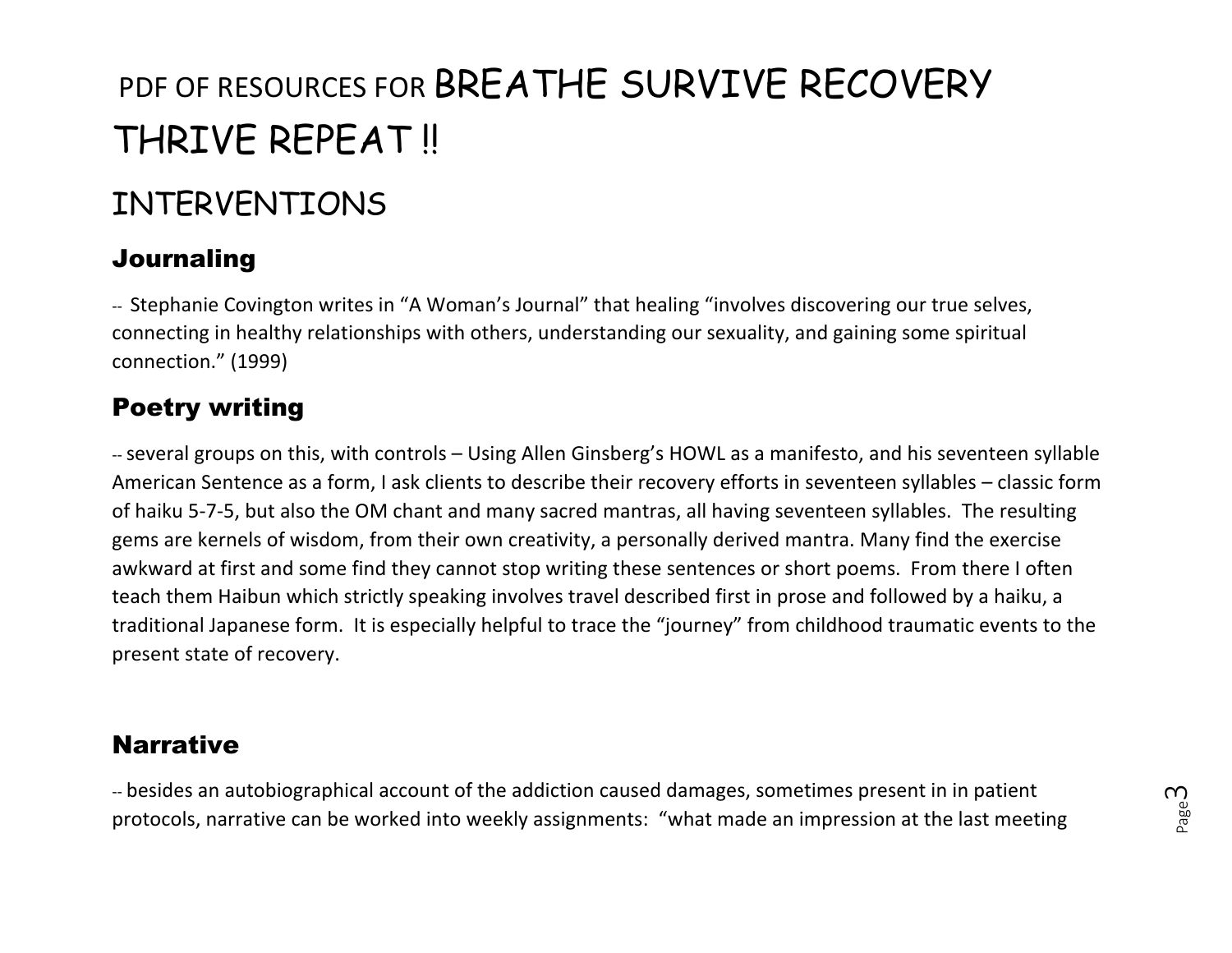attended?" to "what was your first job and what did you do with the money earned?" when examining relationship with money. Can do for sex too, but it is a touchy subject that clients would rather talk about before they disclosed anything about money. Strange?

#### Drumming

-- cross cultural and hard to miss – the repetitive, driving, sonic rhythym of rattle or drum changes in the majority of listeners their brain waves from alert alpha to deep theta or relaxation waves. In 20-45 seconds. This change in brain wave is a change from negative dissociative-like states abundant in addiction, to the positive dissociativelike state of recovery, to summarize my thirty years of doing this work, and to use Jacobs' terminology.

#### Journey work

-- using a rattle or drum, even clicking stones together or tapping, it is not the action but the brain's response that changes. Journeying with intent involves changing brain waves to become receptive to healing information available to everyone, information from non ordinary reality., our teachers, history, ancestors, guides, angels, whatever your belief system. Mircea Eliade in his classic Shamanism, Archaic Techniques of Ecstasy (1951 French, 1972 English) writes that a drum becomes animated, alive, with the spirits of the animal hide covering the wood frame, often hand selected after being struck by lightening, comprising the drum, and the bearers' makers' drummers' own blood and spirits, often using alcohol to sprinkle on the instrument once constructed. Travelling into realities only glimpsed by others in dreams and visions, the "shaman protects life, health, fertility, light, against death, disease, sterility, and darkness." (509)

#### Rocks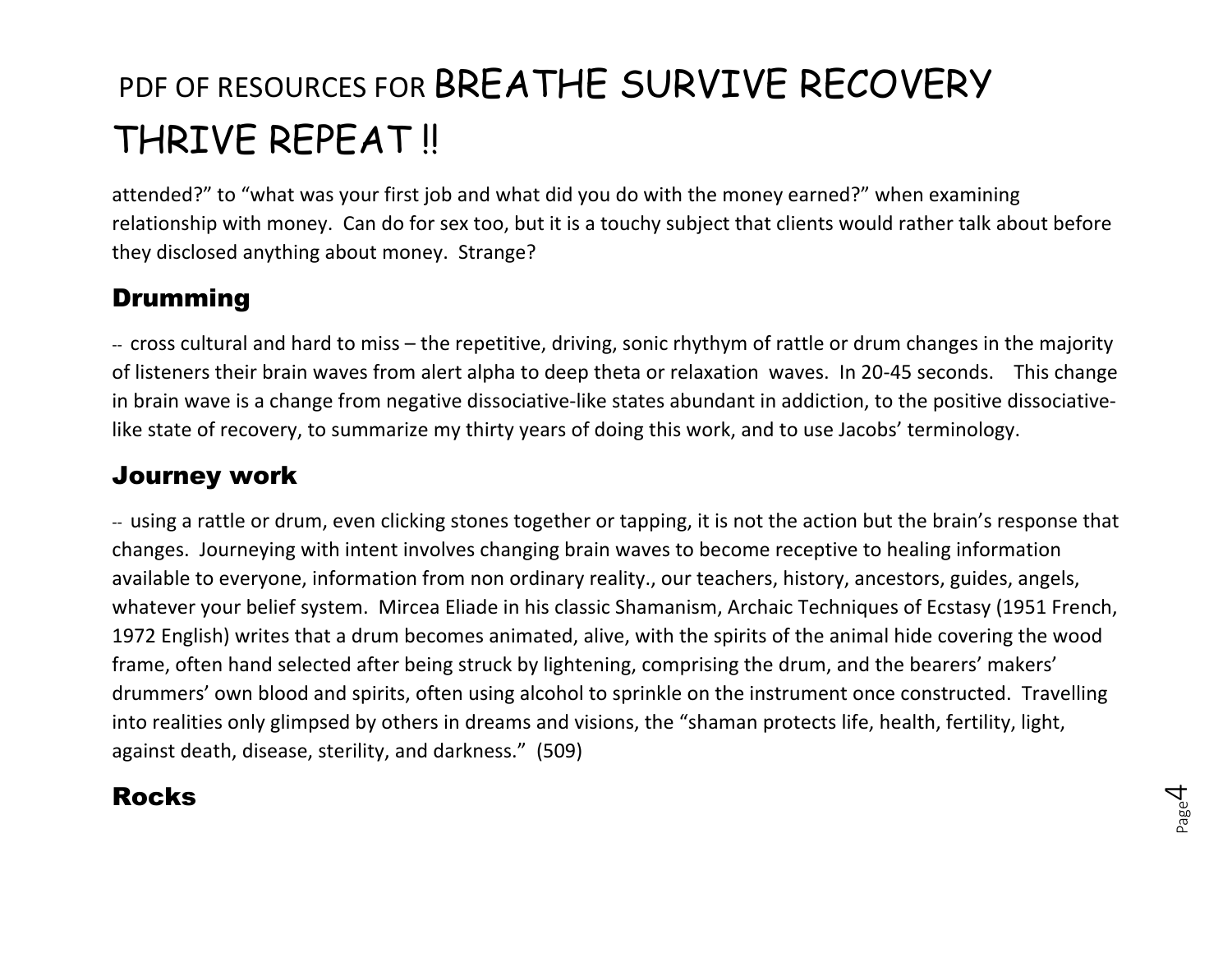-- another favorite – not enough time to discuss divination, but this practice is more grounded in nature and the individual's perception or misperceptions than any tarot reading. My candle lighting/ non divination clients benefit, too; one heroin addict selected a small chunk of red granite; when asked why, she replied without hesitation, "If I can crush this rock, I can go back to using." She never did but did call one Sunday frantic that she had lost her rock. She picked out another on Monday morning when the office opened. I do not question these methods.

Breathing -- Seems so simple but so often overlooked: breathing is an ancient technique *practiced to this very day in order to keep the human body alive.* Seriously, Breathing is so very often associated with "looking deeply" which can bring insight. However, there is a step in the process that precedes the looking deeply ("vipashyana") which is absolutely crucial to understanding why breath, breathing, the simple inhale and exhale are all associated with the activity closest to God. "Breath is the most direct connection between God and Self" (Rebecca Weiderker, colleague and therapist, retired, 2022)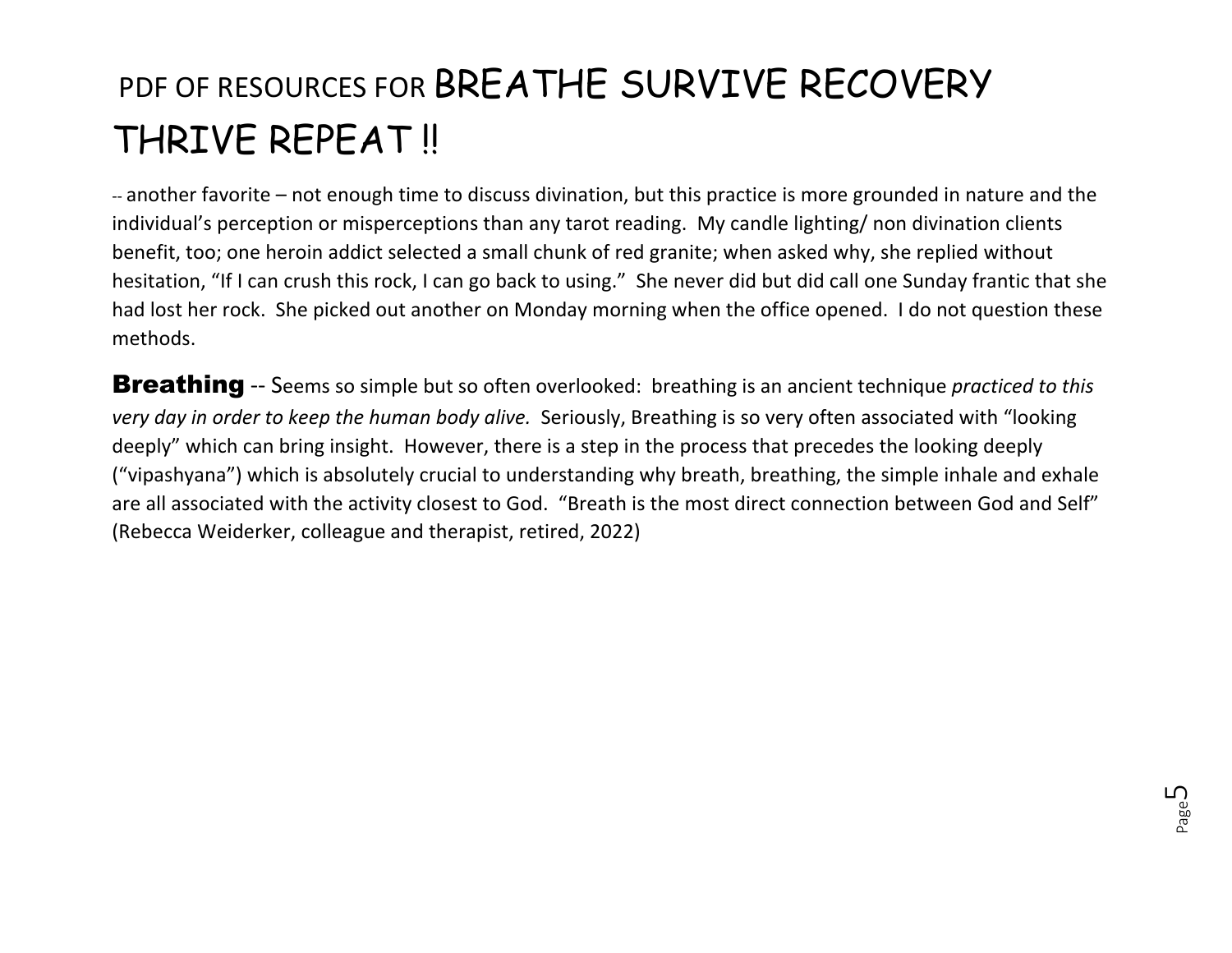

When we become mindful, we can access all sorts of information which we overlook most of the time. Mindful breathing, mindful walking, mindful smiling, all touch very deeply the present moment; all make us very human; all make us an open channel to do what we are called to do.

Before we can mindfully do anything, we have to STOP what every else we are doing. Eventually, we become more mindful of our daily mundane activities as well. And then the stopping can be applied when triggered by

anxiety, doubt, worry, fear, anger, sadness – all of which make us human.

#### Mini Mindfulness Exercises (MMEs)

*Here are some short exercises to use: THE ONLY TIME MINI MEDITATION EXERCISES DON'T WORK IS WHEN YOU DON'T DO THEM…. Teach them to clients, neighbors, children, friends and enemies…*

**MME #1**: As you breathe in, slowly count up to 4. As you exhale, slowly count back down to 1. In other words, as you breathe in, you say quietly to yourself, "1..2..3..4". As you breath out, you say quietly to yourself, "4..3..2..1".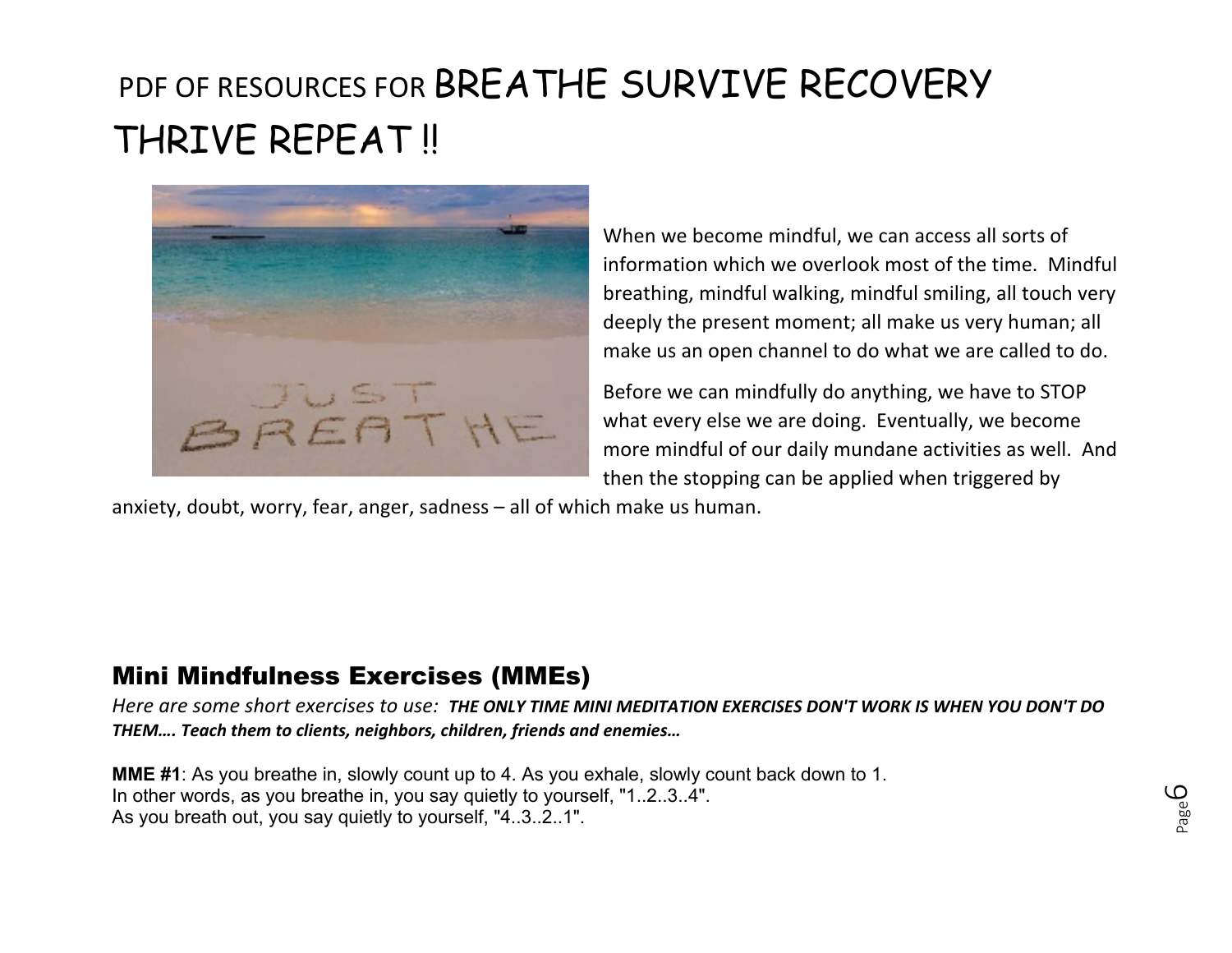Do this for 30 seconds to 1 or 2 minutes.

**MME #2**: This is counting the space between the in-breath and the out-breath. After each in-breath, pause and count, "1..2..3." After each out-breath pause again and count, "1..2..3". Just inhale and exhale normally. Do this for a minute or so. *[This is called tactical breathing and is used by law enforcements officers to quickly settle themselves down when they are in confrontational situations.]*

**MME #3**: *Thich Nhat Hanh, a Vietnamese Zen Buddhist, created this MME:* On the in-breath you think, "I am". On the out-breath you think, "at peace". Repeat six to ten several times.

**Mini #4**: On a long slow deep in-breath you think "Let" and on the long slow out-breath you think, "Go." Repeat for at least six to ten breaths.

#### Good Times To Do MMEs:

- While stuck in traffic
- When on hold during a phone call
- While waiting in your doctor's office
- When someone says something that is bothersome to you
- When you feel overwhelmed
- While waiting in line anywhere
- When in pain
- At night when you can't sleep
- While waiting at the Dept of Revenue or ER…
- When someone at AA or GA gets under your skin for whatever reason....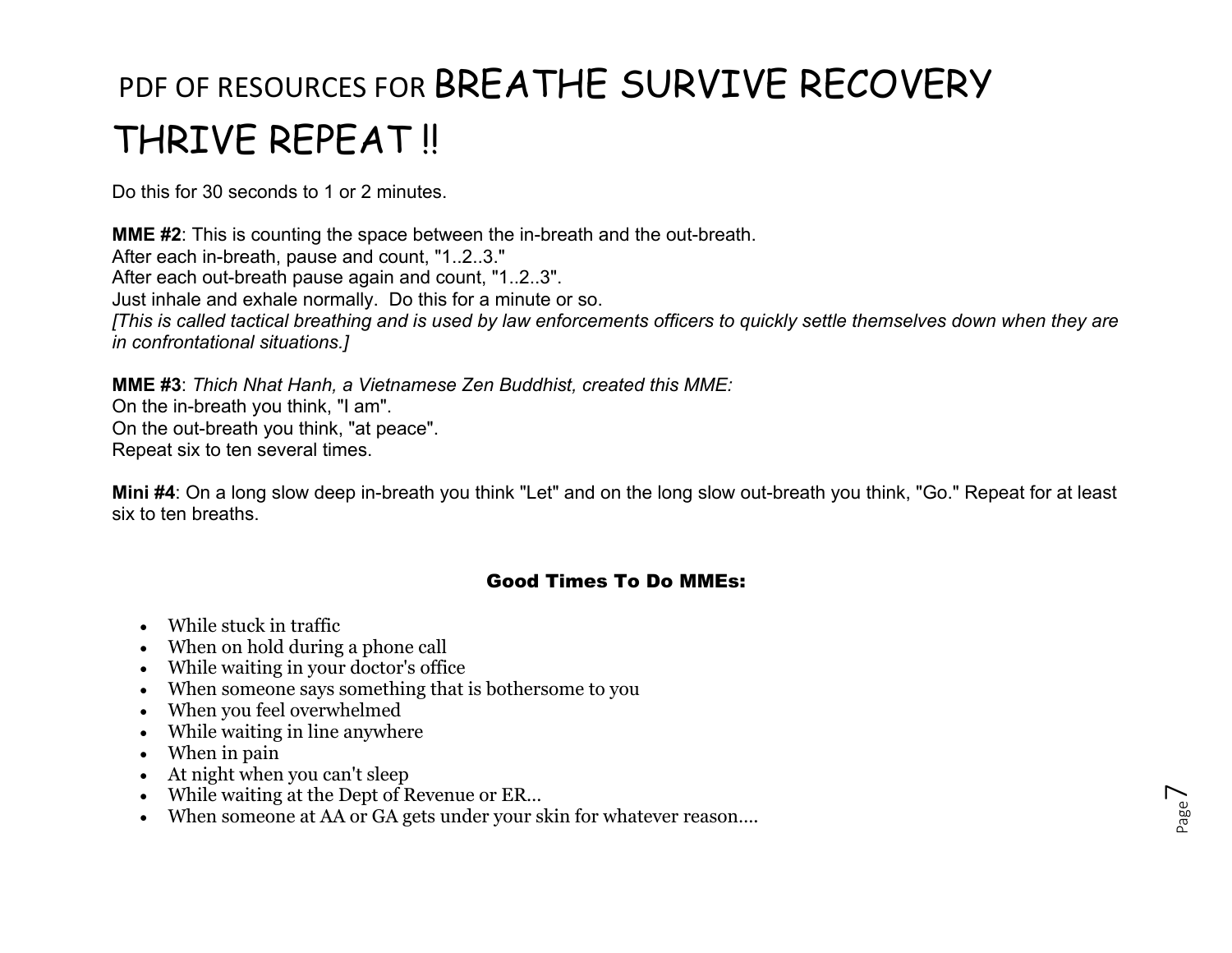*(from The Mind Body Center at Harvard University who recommends that you do five MME's daily…)*

I get asked all the time what is my best advice for breathing. Here it is: don't stop. Here also are some prompts for stopping, looking deeply, and breathing. The first four methods of being awarene of breathing as first proposed by the Buddha some many centuries ago.

Breathing in, I know I am breathing in. Breathing Out, I know I am breathing out. (Take a few breaths, and repeat "In" then "Out") Breathing in, I notice my breath going deeper. Breathing out, I notice my breathing growing closer. In, Out, Deep, Slow Breathing in, I calm my body, still my mind. Breathing out, I allow a sense of ease to fill my body, my mind. In, Out, Deep, Slow, Calm, Ease Breathing out, I smile. (to any tension or pain in my body or mind) Breathing out, I release. (any tension, stress, feelings, regrets) *(Adapted 2013 by D.L.Smith from "Breathing in, Breathing Out" by Thich Nhat Hanh, poem derived originally from "The Four Establishments of Mindfulness," "Sutra on the Full Awareness of Breathing" Source: Awakening of the Heart, Thich Nhat Hanh 2012)*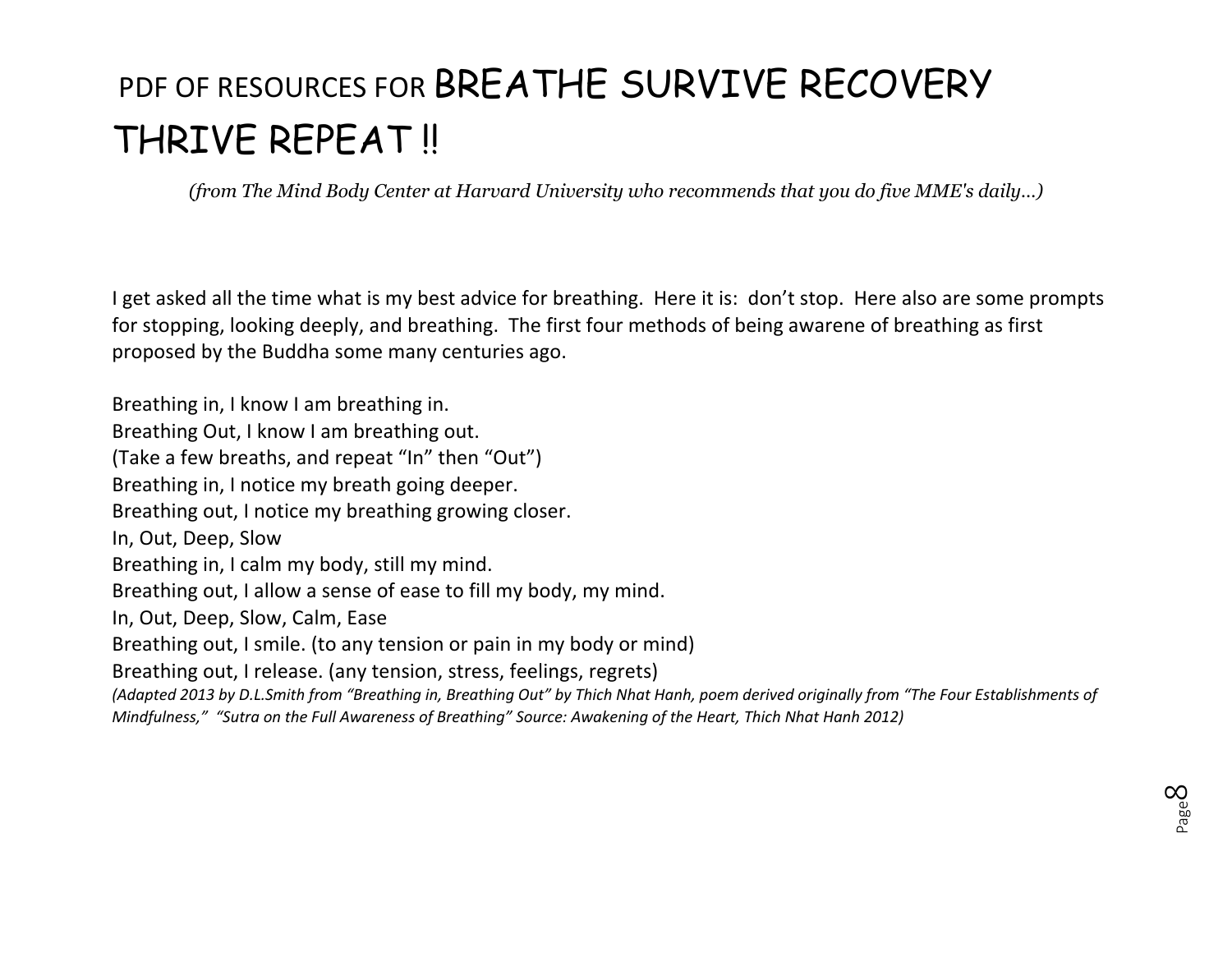Page  $\mathcal{O}_2$ 

#### Paradigm 7. Contemplative psychotherapy meets "Recovery is more than abstinence"

| from Gorski (1975) and Smith (2020)<br>DEEPENING LEVELS | <b>PHASES OF RECOVERY</b>                          |  |  |
|---------------------------------------------------------|----------------------------------------------------|--|--|
| OF CHANGE IN RECOVERY                                   | <b>OVER TIME</b>                                   |  |  |
| Abstinence                                              | <i><b>V</b></i> Transitional (as long as it takes) |  |  |
| ■ Situational                                           | ❖ Stabilization                                    |  |  |
| <b>Behavioral</b>                                       | ❖ Early first three years                          |  |  |
| ■ Cognitive                                             | ❖ Middle years 3<br>$-4-5$                         |  |  |
| ■ Emotional                                             | ❖ Late years 6<br>$-7 - 8$                         |  |  |
| ■ Core belief                                           | ❖ Maintenance begins 8<br>- 11                     |  |  |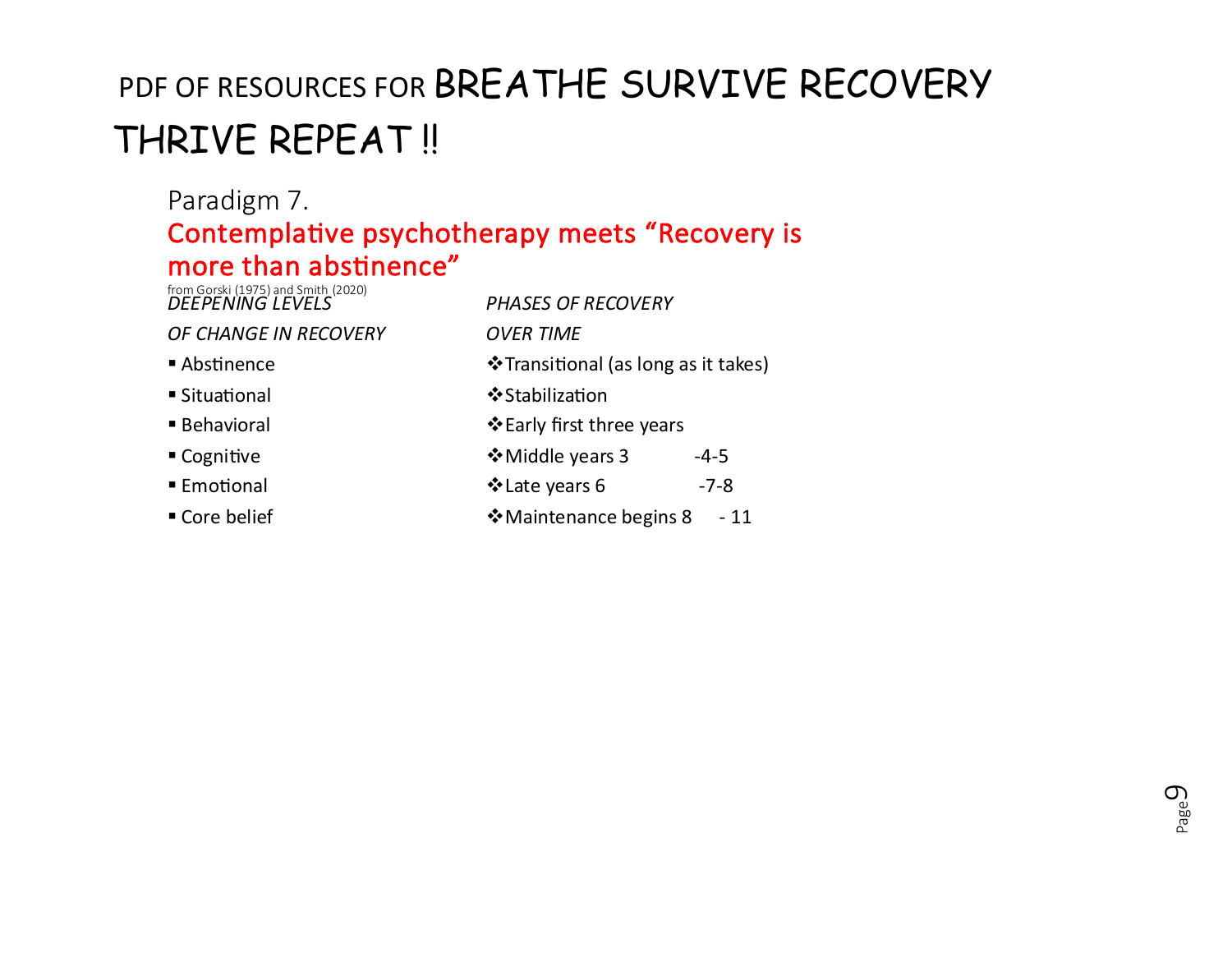#### TASKS OF RECOVERY PROCESS – Client Version – REVISIONING RECOVERY

| <b>BE YOND</b><br><b>ABSTINENCE</b>        | <b>PHASEI</b>                                        | PHASE <sub>2</sub>                                                 | PHASE 3                                                                    | PHASE 4                                                         | PHASE 5                                     | PHASE 6                                   |
|--------------------------------------------|------------------------------------------------------|--------------------------------------------------------------------|----------------------------------------------------------------------------|-----------------------------------------------------------------|---------------------------------------------|-------------------------------------------|
| <b>DMR</b><br>PHASES OF<br><b>RECOVERY</b> | <b>TRANSITIONAL "still at it!</b>                    | <b>STABILIZATION</b><br>"stops"                                    | EARLY "1 to 3 years"                                                       | <b>MIDDLE</b> "3 to 5 years"                                    | LATE "5 to 8 years"                         | <b>MAINTENANCE</b><br>"8 to 11 years"     |
| LEVELS OF CHANGE                           | T                                                    | А                                                                  | s                                                                          | κ                                                               | s                                           |                                           |
| <b>ABSTINENCE</b>                          | CAN'T DO WITHOUT                                     | CAN'T DO WITH                                                      | <b>DON'T WANT TO</b>                                                       | <b>CAN'T SEE ANY BENEFIT</b>                                    | <b>FINDS BIGGER</b><br><b>PERSPECTIVE</b>   |                                           |
| <b>SITUATIONAL</b>                         | <b>STILL VISITING SET UPS</b><br>USING PEERS, PLACES | LEARNS ABOUT OPTIONS                                               | AVOID SET UPS, TRIAGE<br><b>RELATIONSHIPS</b>                              | <b>REPAIRS SOCIAL</b><br><b>NETWORK</b>                         | <b>EXPAND W/ NON</b><br>RECOVERING PEOPLE   |                                           |
| <b>BEHAVIORAL</b>                          | USING BEHAVIORS: MORE<br>PAIN LESS PLEASURE          | <b>IDENTIFIES SELF</b><br>DEFEATING BEHAVIORS                      | AVOID SELF DEFEATING<br><b>BEHAVORS</b>                                    | <b>LEARN TO DELAY</b><br><b>GRATIFICATION</b>                   | <b>MORE PLEASURE, LESS</b><br>PAIN          | MORE CHOICE IN<br><b>BEHAVIOR</b>         |
| <b>COGNITIVE</b>                           | <b>IMPAIRED</b>                                      | IMPAIRED, OBSESSIVE, any<br>decision REQUIRES<br><b>ASSISTANCE</b> | <b>REQUIRES ASSISTANCE</b><br><b>CLARITY REQUIRES</b><br><b>ABSTINENCE</b> | <b>RECOGNIZES THAT</b><br>WHOLENESS REQUIRES<br><b>SOBRIETY</b> | <b>DISCOVERS LEVEL OF</b><br><b>INSIGHT</b> | ABLE TO HANDLE LIFE<br><b>TRANSITIONS</b> |
| <b>EMOTIONAL</b>                           | <b>NUMB</b>                                          | NUMB, JUMBLED, MANY<br><b>MOOD SWINGS</b>                          | <b>LEARN TO FEEL</b>                                                       | <b>LEARN TO IDENTIFY</b><br><b>FEELINGS</b>                     | <b>LEARN TO EXPRESS</b>                     | ACCEPT AND CHOOSE                         |
| <b>CORE BELIEF</b>                         |                                                      | NO SELF ESTEEM NO TO LOW. VULNERABLE                               | <b>IDENTIFY ORIGINS OF OLD</b><br><b>MESSAGES</b>                          | DO EMOTIONAL RELEASE<br><b>WORK</b>                             |                                             | REDECIDE MESSAGES LIVE OUT NEW MESSAGES   |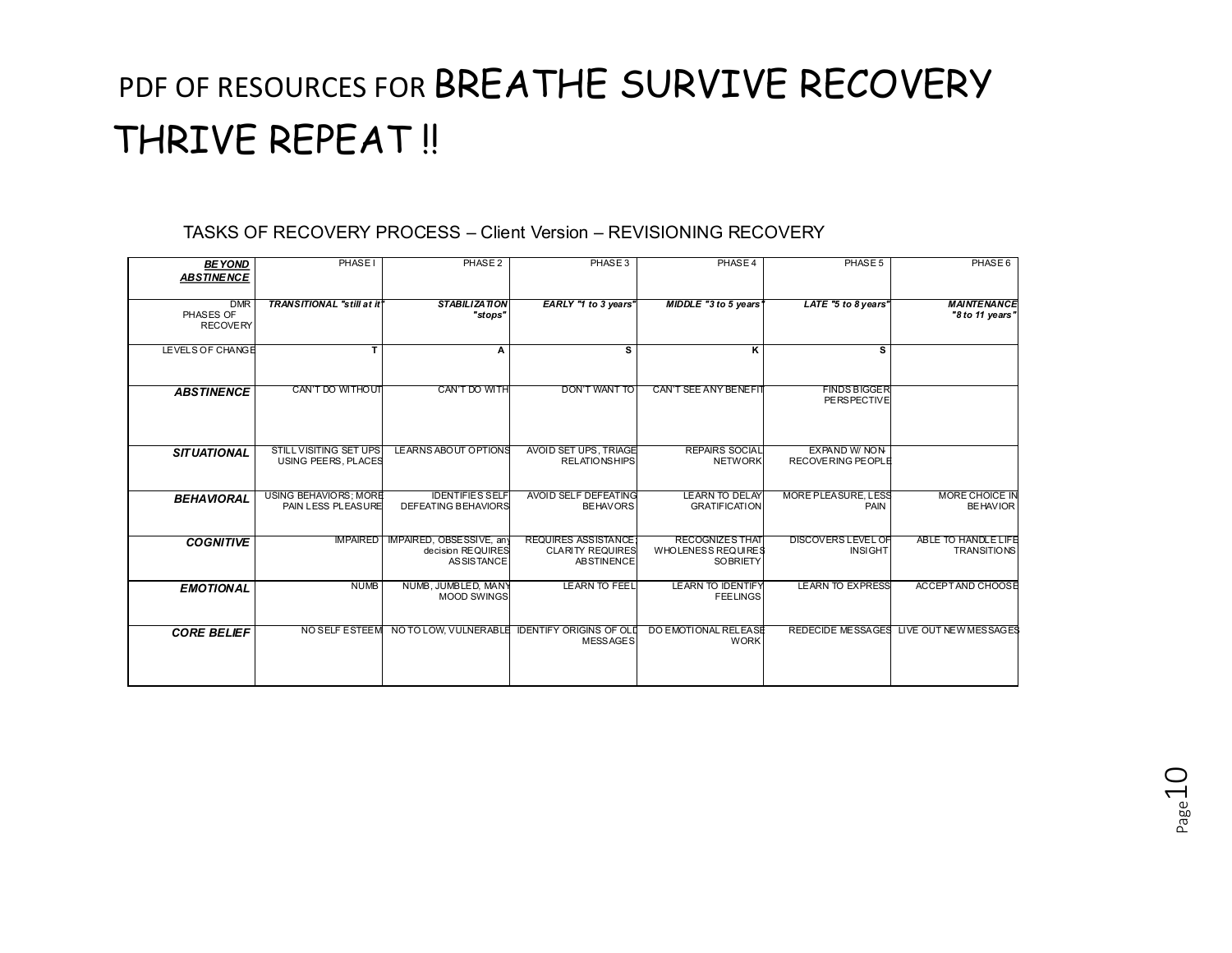| <b>BEYOND ABSTINENCE</b> | <b>PHASE I</b>                                                                | PHASE <sub>2</sub>                                                           | PHASE 3                                                                   | PHASE 4                                                                          | PHASE 5                                               | PHASE 6                                                |
|--------------------------|-------------------------------------------------------------------------------|------------------------------------------------------------------------------|---------------------------------------------------------------------------|----------------------------------------------------------------------------------|-------------------------------------------------------|--------------------------------------------------------|
| <b>DMR PHASES</b>        | <b>TRANSITIONAL</b>                                                           | <b>STABILIZATION</b>                                                         | <b>EARLY</b> "1 to 3 years"                                               | $MIDDLE$ "3 to 5                                                                 | LATE "5 to 8 years"                                   | <b>MAINTENANCE</b>                                     |
| OF RECOVERY              | "still at it"                                                                 | "stops"                                                                      |                                                                           | years"                                                                           |                                                       | "8 to 11 years"                                        |
| <b>LEVELS OF CHANGE</b>  |                                                                               |                                                                              | S                                                                         | K                                                                                | $\mathbf{s}$                                          |                                                        |
| <i><b>ABSTINENCE</b></i> | CAN'T DO<br><b>WITHOUT</b>                                                    | <b>CAN'T DO WITH</b>                                                         | <b>DON'T WANT TO</b>                                                      | <b>CAN'T SEE ANY</b><br><b>BENEFIT</b>                                           | <b>FINDS BIGGER</b><br><b>PERSPECTIVE</b>             |                                                        |
|                          | Can't break cycle as<br>life worsens                                          | Internal or external<br>intervention                                         | Struggles with strong urges<br>& cravings                                 | Occasional doubts &<br>"Alfie" moments                                           | Complacency a<br>problem                              | Feeling cured or<br>misdiagnosed px                    |
| <b>SITUATIONAL</b>       | <b>STILL VISITING</b><br>SET UPS, USING<br>PEERS, PLACES                      | <b>LEARNS ABOUT</b><br><b>OPTIONS</b>                                        | AVOID SET UPS,<br><b>TRIAGE</b><br><b>RELATIONSHIPS</b>                   | REPAIRS SOCIAL<br><b>NETWORK</b>                                                 | EXPAND W/ NON-<br><b>RECOVERING</b><br><b>PEOPLE</b>  |                                                        |
|                          | Envisions no way<br>out, no other way                                         | Introduced to 12 step<br>life                                                | Acts as if                                                                | Regains some self<br>control                                                     | Empowered by<br>program                               | Chooses wisely                                         |
| <b>BEHAVIORAL</b>        | <b>USING</b><br><b>BEHAVIORS;</b><br><b>MORE PAIN LESS</b><br><b>PLEASURE</b> | <b>IDENTIFIES SELF</b><br><b>DEFEATING</b><br><b>BEHAVIORS</b>               | <b>AVOID SELF</b><br>DEFEATING BEHAVORS                                   | <b>LEARN TO DELAY</b><br><b>GRATIFICATION</b>                                    | <b>MORE PLEASURE,</b><br><b>LESS PAIN</b>             | MORE CHOICE IN<br><b>BEHAVIOR</b>                      |
|                          | Addictive behaviors,<br>in action behaviors,<br>step $\theta$                 | Ceases addictive<br>behaviors but often<br>remains in action,<br>step 1      | Out of action, sees others<br>model "into action"<br>behaviors, steps 2-3 | Practices "into action"<br>behaviors, steps 4-9                                  | Helps others                                          | Develops purposeful<br>life                            |
| <b>COGNITIVE</b>         | <b>IMPAIRED</b>                                                               | <b>IMPAIRED,</b><br>OBSESSIVE, any<br>decision REQUIRES<br><b>ASSISTANCE</b> | <b>REQUIRES</b><br>ASSISTANCE; CLARITY<br>REQUIRES ABSTINENCE             | <b>RECOGNIZES THAT</b><br><b>WHOLENESS</b><br><b>REQUIRES</b><br><b>SOBRIETY</b> | <b>DISCOVERS</b><br><b>LEVEL OF</b><br><b>INSIGHT</b> | <b>ABLE TO HANDLE</b><br>LIFE TRANSITIONS              |
|                          | Sure but in denial,<br>distorted thinking<br>prevails                         | Unsure of self.<br>questions distorted<br>thinking                           | Learns new ways of<br>thinking, clarifies goals                           | Expands with patience<br>& tolerance                                             | Clarifies values                                      | $Actions = feelings =$<br>thoughts become<br>congruent |
| <b>EMOTIONAL</b>         | <b>NUMB</b>                                                                   | NUMB, JUMBLED,<br><b>MANY MOOD</b><br><b>SWINGS</b>                          | <b>LEARN TO FEEL</b>                                                      | <b>LEARN TO IDENTIFY</b><br><b>FEELINGS</b>                                      | <b>LEARN TO</b><br><b>EXPRESS</b>                     | <b>ACCEPT AND</b><br><b>CHOOSE</b>                     |
|                          | "solution" becomes<br>"problem" instead                                       | Stage 1: abstinence                                                          | stage 2 family of origin<br>work                                          |                                                                                  | Stage 3 personal<br>psychospiritual<br>growth         | Collective<br>psychospiritual growth                   |
| <b>CORE BELIEF</b>       | NO SELF ESTEEM                                                                | NO TO LOW.<br><b>VULNERABLE</b>                                              | <b>IDENTIFY ORIGINS OF</b><br><b>OLD MESSAGES</b>                         | <b>DO EMOTIONAL</b><br><b>RELEASE WORK</b>                                       | <b>REDECIDE</b><br><b>MESSAGES</b>                    | <b>LIVE OUT NEW</b><br><b>MESSAGES</b>                 |

#### TASKS OF RECOVERY PROCESS – CLINICAL ISSUES – REVISIONING RECOVERY

D.L.Smith ©2009 Sources: Developmental Model, T. Gorski 1987, Levels of Change, T. Gorski 1993, Tasks of Recovery D.L.Smith, 1994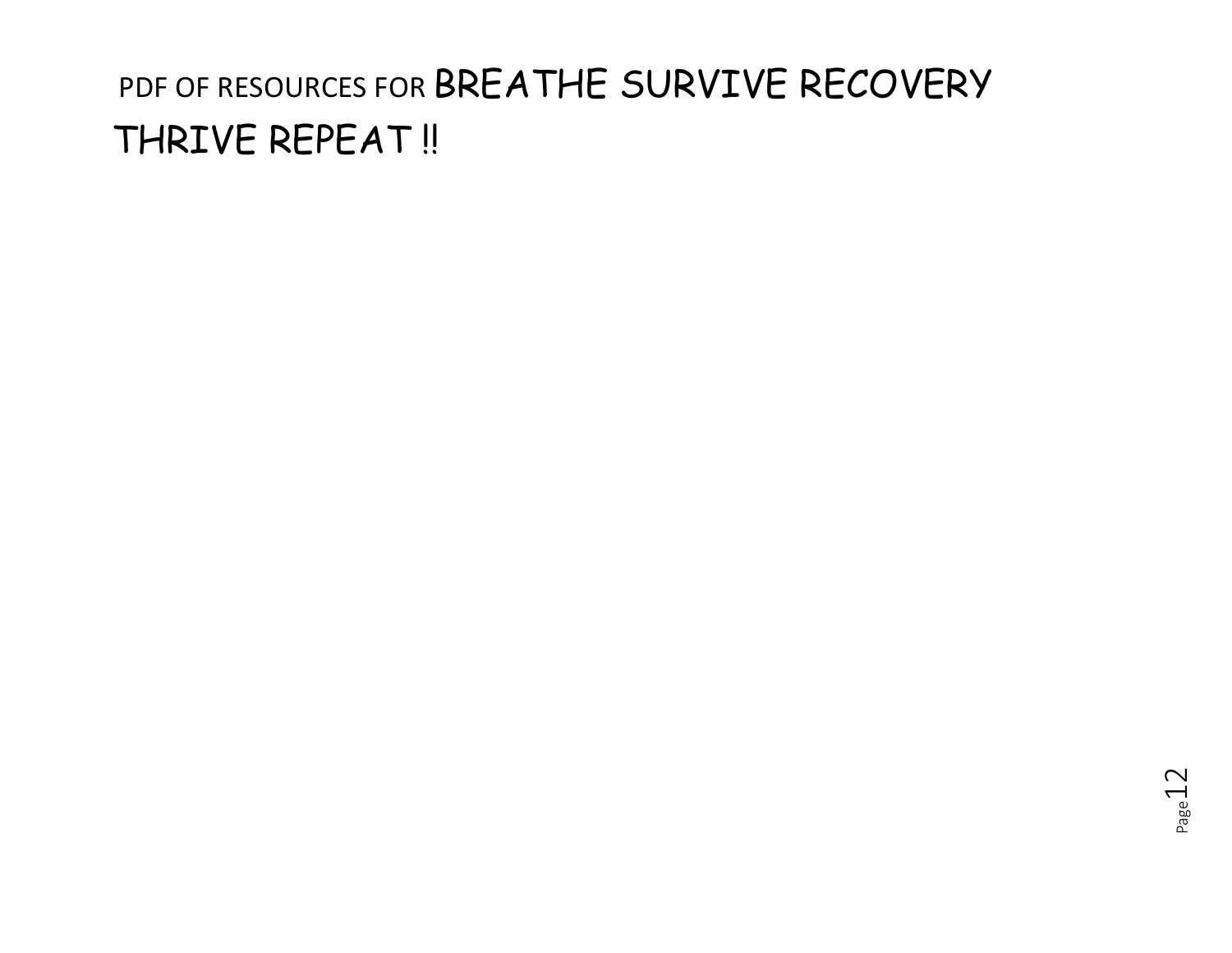Awareness, mindfulness, reflection, inventory, plan to change

- accept things as they are ; don't force anything;
- practice deep listening; don't be inattentive;
- sit with it; don't escape or deny;
- be yourself everyone else is taken; don't be anyone but you
- recover:

don't embrace instability, not-peace, or non-freedom



CHANGE IS INEVITABLE, GROWTH IS OPTIONAL – TRANSFORMATION IS THE GOAL!